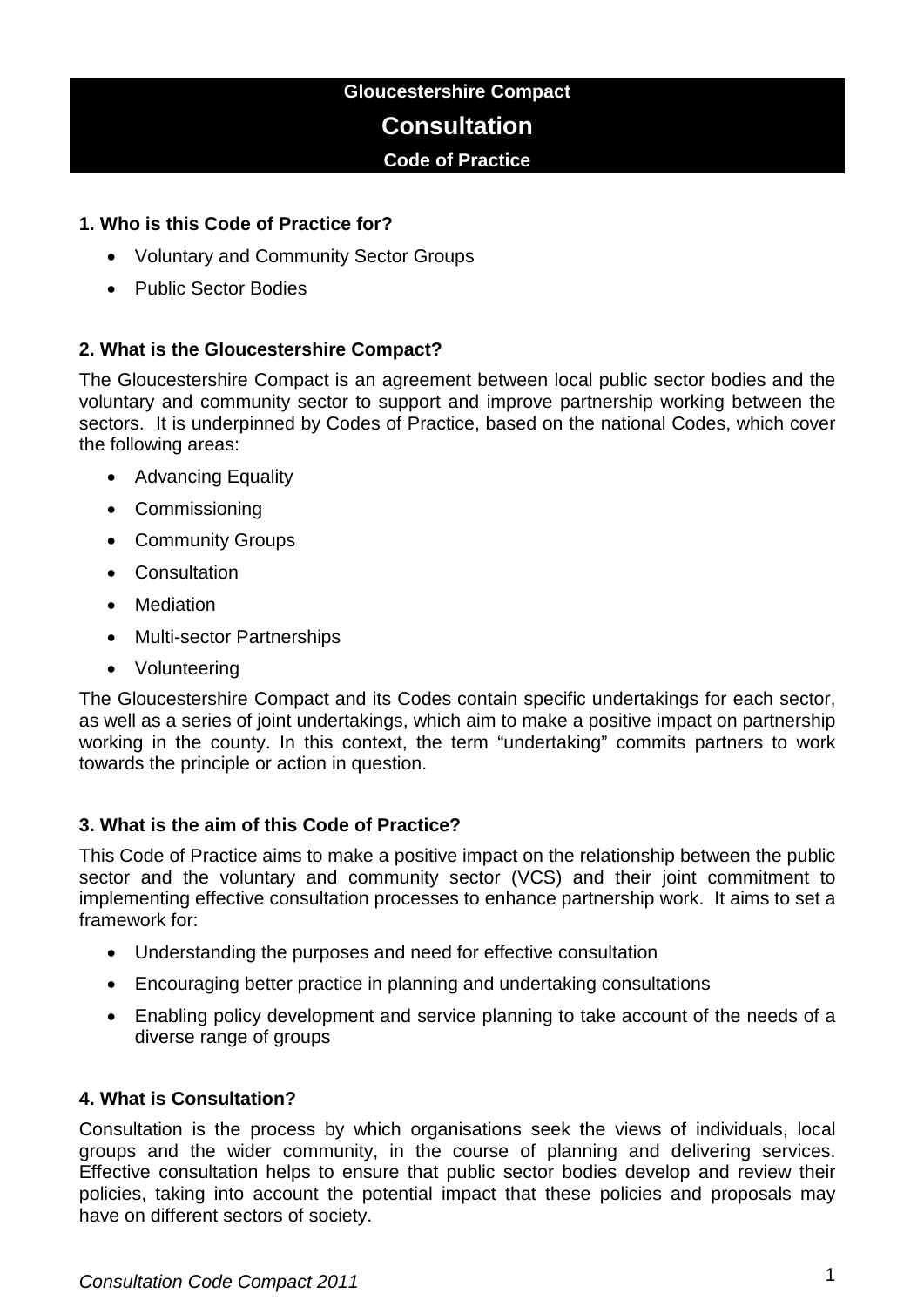For voluntary and community organisations, consultation presents an opportunity to bring their knowledge, experience and expertise to bear on behalf of the people and causes that they work for. Voluntary and community organisations may also carry out consultation exercises with their member organisations, users or with public sector partners.

Consultation has to be an open and meaningful process if it is to command credibility and make the best use of time and resources for all those involved. A variety of methods may be used, including postal surveys, meetings, focus groups or user panels. Each method may involve a different level of participation, and it is important to be clear about the level of participation required from those being consulted.

Whatever level of participation is desired, the key principles of consultation are:

- Be clear about why you are consulting, for example as part of an Equality Impact Assessement - make it clear what can and can't be changed as a result of the consultation
- Ensure that the method chosen is appropriate for the target audience be flexible and sensitive to the needs of those you wish to consult, and encourage them to give honest views
- Report back on the views received and what you have and haven't done as a result

The principles outlined above, and the undertakings which follow, cover all forms of consultation, whether relating to the development of new policies, strategies and services, or to the review of existing ones. Enabling others to contribute to this process will lead to more realistic policy which better reflects people's needs and wishes, and will help to deliver better services.

# **5. Joint Undertakings**

All partners to the Gloucestershire Compact are committed to working together to continually improve the effectiveness of the relationship between the public sector and the voluntary and community sector, and undertake to:

- 5.1 Adhere to the key principles as outlined in Section 4 above.
- 5.2 Build consultation processes into planning cycles and consult at the earliest opportunity.
- 5.3 Prepare consultation methods and materials that will be easily understood by the intended audience.
- 5.4 Ensure that seldom heard groups are considered and included when planning consultations, making use of appropriate good practice proofing tools such as equality impact assessment tools.
- 5.5 Recognise that allowing 12 weeks is good practice when consulting with the VCS in order to accommodate the work cycles of organisations, but that this is not always practical or the most appropriate timescale. If a period of less than 12 weeks has been chosen, give clear reasons why.
- 5.6 Comply with Freedom of Information, Data Protection and Human Rights legislation when preparing and running consultations.
- 5.7 Publicise any major consultation exercises and encourage wide participation by working with VCS support and development organisations.
- 5.8 Give feedback on the outcome of the consultation to those who have been consulted.